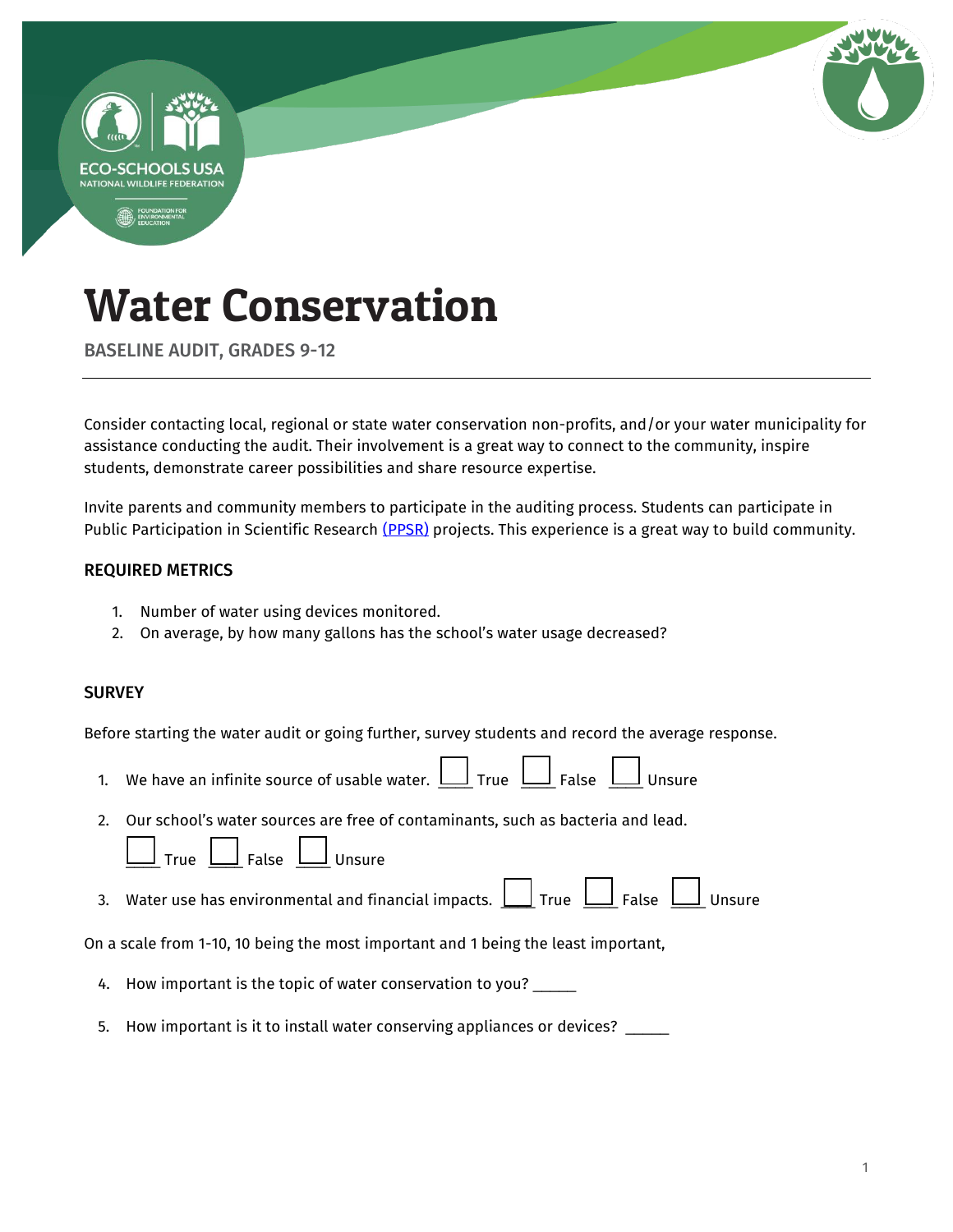

BASELINE AUDIT, GRADES 9-12



### SCHOOL MAP

Using a highlighter, mark the locations on a school blueprint map (typically provided at the beginning of the year to show fire escape and safe room locations), where auditing will occur. Work with the team/class to complete the audit and calculations. These tables and charts will be used to draw conclusion about water use and to inform the action plan to make recommendations for better water stewardship at the school.

### TABLE 1. DEFINING THE STUDY SITE

| 1. | Our school's water sources have been tested for<br>the following contaminants.* (faucets, fountains,<br>showers)<br>2016 WIIN Act - Provision, Sec. 2107: Lead testing in<br>school and child care program drinking water | $\underline{\mathsf{I}}$ lead $\underline{\mathsf{I}}$ bacteria $\underline{\mathsf{I}}$ iron $\underline{\mathsf{I}}$ mercury<br>$\lfloor$ copper $\bigsqcup$ nitrates $\bigsqcup$ unsure |
|----|---------------------------------------------------------------------------------------------------------------------------------------------------------------------------------------------------------------------------|--------------------------------------------------------------------------------------------------------------------------------------------------------------------------------------------|
| 2. | What is the source of the school's water supply?                                                                                                                                                                          | well<br>municipal water supply<br>unsure                                                                                                                                                   |
| 3. | If a municipal water supply, what is its source?                                                                                                                                                                          | $\perp$ lake or river $\perp$ well (aquifer/groundwater)<br>N/A<br>unsure                                                                                                                  |
| 4. | Where does water used inside the school go?<br>Check all that apply.                                                                                                                                                      | on-site septic systems<br>drainage field<br>municipal sewer system<br>recycled for use as grey water                                                                                       |
| 5. | How much is the district charged for water use?                                                                                                                                                                           | dollars per ____________ gallons                                                                                                                                                           |
| 6. | How many gallons of water does the school and<br>district use each year?                                                                                                                                                  | gallons per year at the school<br>gallons per year at the district                                                                                                                         |
| 7. | What is the estimated total cost for water use at<br>the school and district?                                                                                                                                             | dollars per year at the school                                                                                                                                                             |
|    |                                                                                                                                                                                                                           | dollars per year at the district                                                                                                                                                           |

\*Do you have questions regarding water quality at school? The [Healthy Schools Pathway c](https://www.nwf.org/Eco-Schools-USA/Pathways/Healthy-Schools)an help. If the team needs a timely response, please contact us at **eco-schoolsusa@nwf.org**.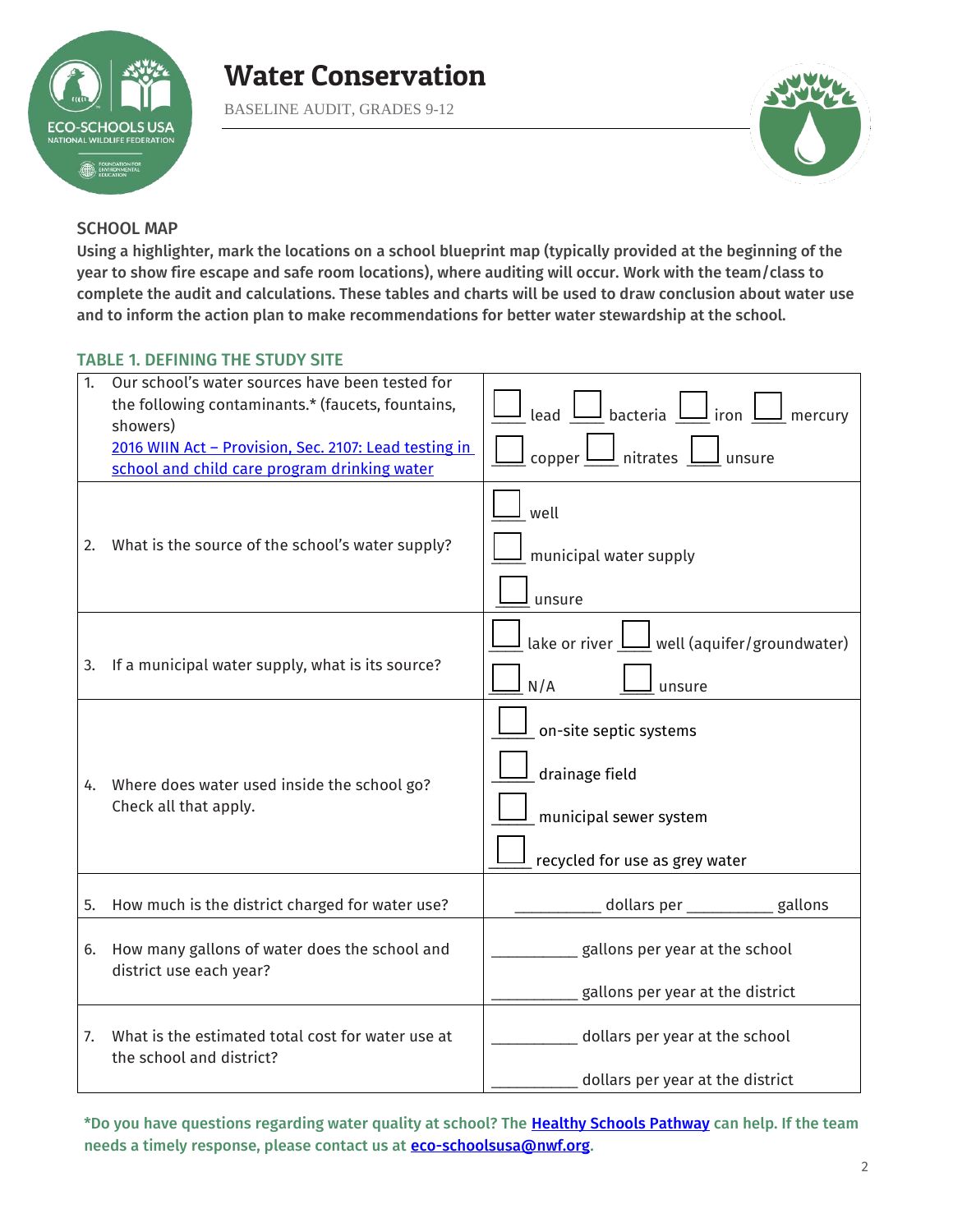

BASELINE AUDIT, GRADES 9-12



### HEATING AND AIR CONDITIONING (HVAC)

### CHART 1. HEATING AND AIR CONDITIONING (HVAC)

| $\mathbf{1}$ . | Does your school have boilers (commercial hot<br>water systems)?                                                                         | No<br><b>Yes</b><br>Unsure                                                                                  |  |  |  |  |  |  |  |  |
|----------------|------------------------------------------------------------------------------------------------------------------------------------------|-------------------------------------------------------------------------------------------------------------|--|--|--|--|--|--|--|--|
|                | the page.                                                                                                                                | If yes, continue answering questions 2 and 3. If no or unsure, go to the summary questions at the bottom of |  |  |  |  |  |  |  |  |
| 2.             | How many boilers does the school have<br>installed?                                                                                      |                                                                                                             |  |  |  |  |  |  |  |  |
| 3.             | The average commercial boiler uses 193 gallons<br>of water per hour. Estimate the number of<br>gallons the boiler(s) uses at the school. | Hours in use x ______ gallons of water per hour =<br>gallons used by boiler(s)/day                          |  |  |  |  |  |  |  |  |

### **Think about the following questions as you summarize the information in Chart 1.**

- 1. What prior knowledge did students have related to water usage in school heating and cooling systems?
- 2. How might this information help inform the student's action plan?
- 3. Are their alternatives to boiler systems, new technology in the pipeline? What are they? What is their return on a schools initial investment (ROI)?
- 4. Do students have ideas about how to engineer a better system?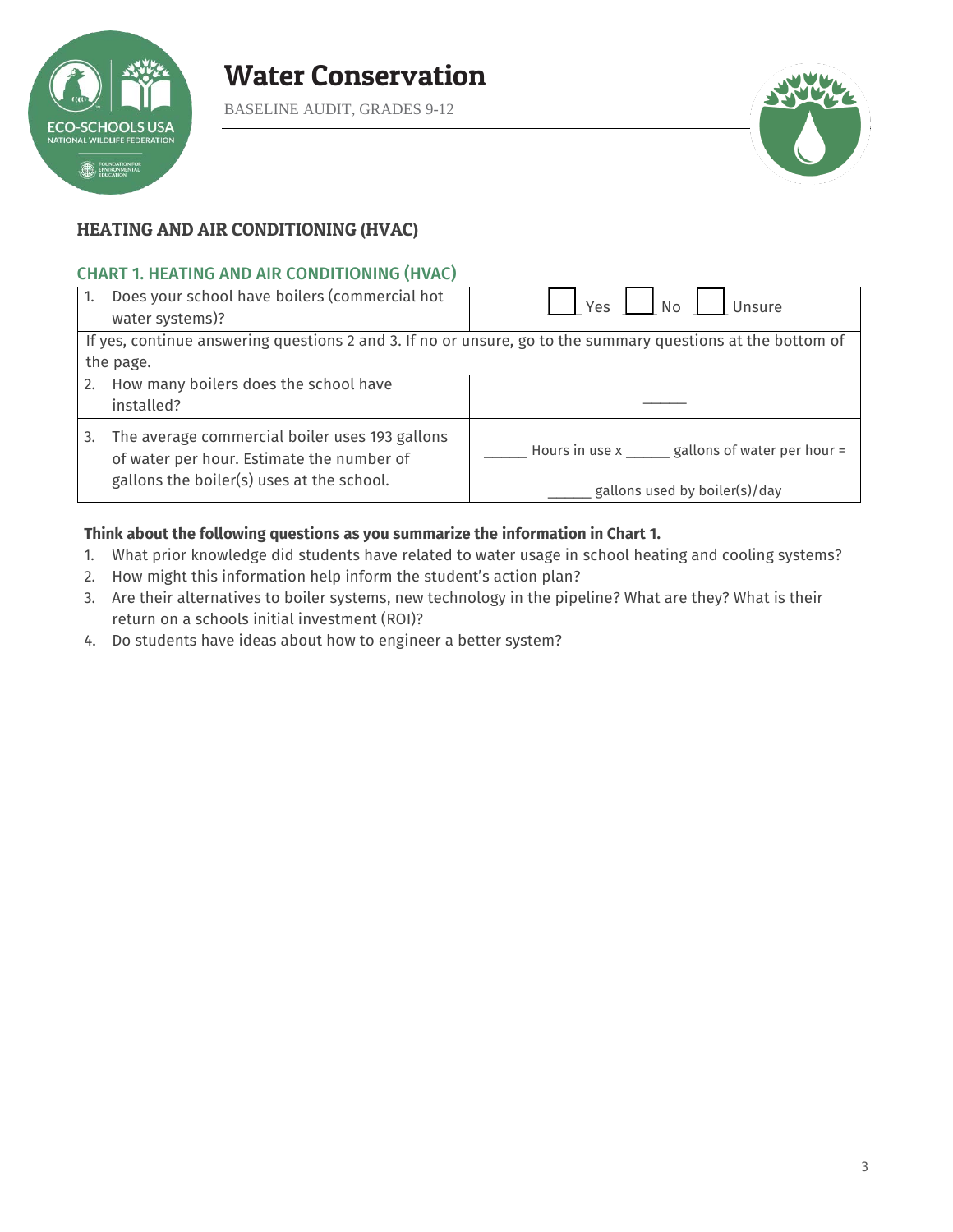

BASELINE AUDIT, GRADES 9-12



### IRRIGATION

### CHART 2. GENERAL IRRIGATION

| 1.<br>2. | After walking the school grounds, what type of<br>land cover was observed most?<br>Water consumption for irrigation is sometimes |           | grass and/or other natural plant cover<br>natural rock ground covers<br>concrete/asphalt<br>turf or man-made ground covers                 |                           |  |  |  |  |  |  |  |
|----------|----------------------------------------------------------------------------------------------------------------------------------|-----------|--------------------------------------------------------------------------------------------------------------------------------------------|---------------------------|--|--|--|--|--|--|--|
|          | billed separately from in-school water                                                                                           |           |                                                                                                                                            |                           |  |  |  |  |  |  |  |
|          | consumption. If known, how many gallons of<br>water is used per year for irrigation?                                             |           |                                                                                                                                            | gallons of water per year |  |  |  |  |  |  |  |
| 3.       | What is the water rate the district pays for                                                                                     |           |                                                                                                                                            |                           |  |  |  |  |  |  |  |
| 4.       | irrigation?                                                                                                                      |           | dollars per ___________<br>gallons<br>What is the average rainfall, in inches, for each month during the school year, August through June? |                           |  |  |  |  |  |  |  |
|          | https://www.usclimatedata.com/                                                                                                   |           |                                                                                                                                            |                           |  |  |  |  |  |  |  |
|          |                                                                                                                                  | August    | in.                                                                                                                                        |                           |  |  |  |  |  |  |  |
|          |                                                                                                                                  | September | in.                                                                                                                                        |                           |  |  |  |  |  |  |  |
|          |                                                                                                                                  | October   | in.                                                                                                                                        |                           |  |  |  |  |  |  |  |
|          |                                                                                                                                  | November  | in.                                                                                                                                        |                           |  |  |  |  |  |  |  |
|          |                                                                                                                                  | December  | in.                                                                                                                                        |                           |  |  |  |  |  |  |  |
|          |                                                                                                                                  | January   | in.                                                                                                                                        |                           |  |  |  |  |  |  |  |
|          |                                                                                                                                  | March     | in.                                                                                                                                        |                           |  |  |  |  |  |  |  |
|          |                                                                                                                                  | April     | in.                                                                                                                                        |                           |  |  |  |  |  |  |  |
|          |                                                                                                                                  | May       | in.                                                                                                                                        |                           |  |  |  |  |  |  |  |
|          |                                                                                                                                  | June      | in.                                                                                                                                        |                           |  |  |  |  |  |  |  |

Continued on the next page.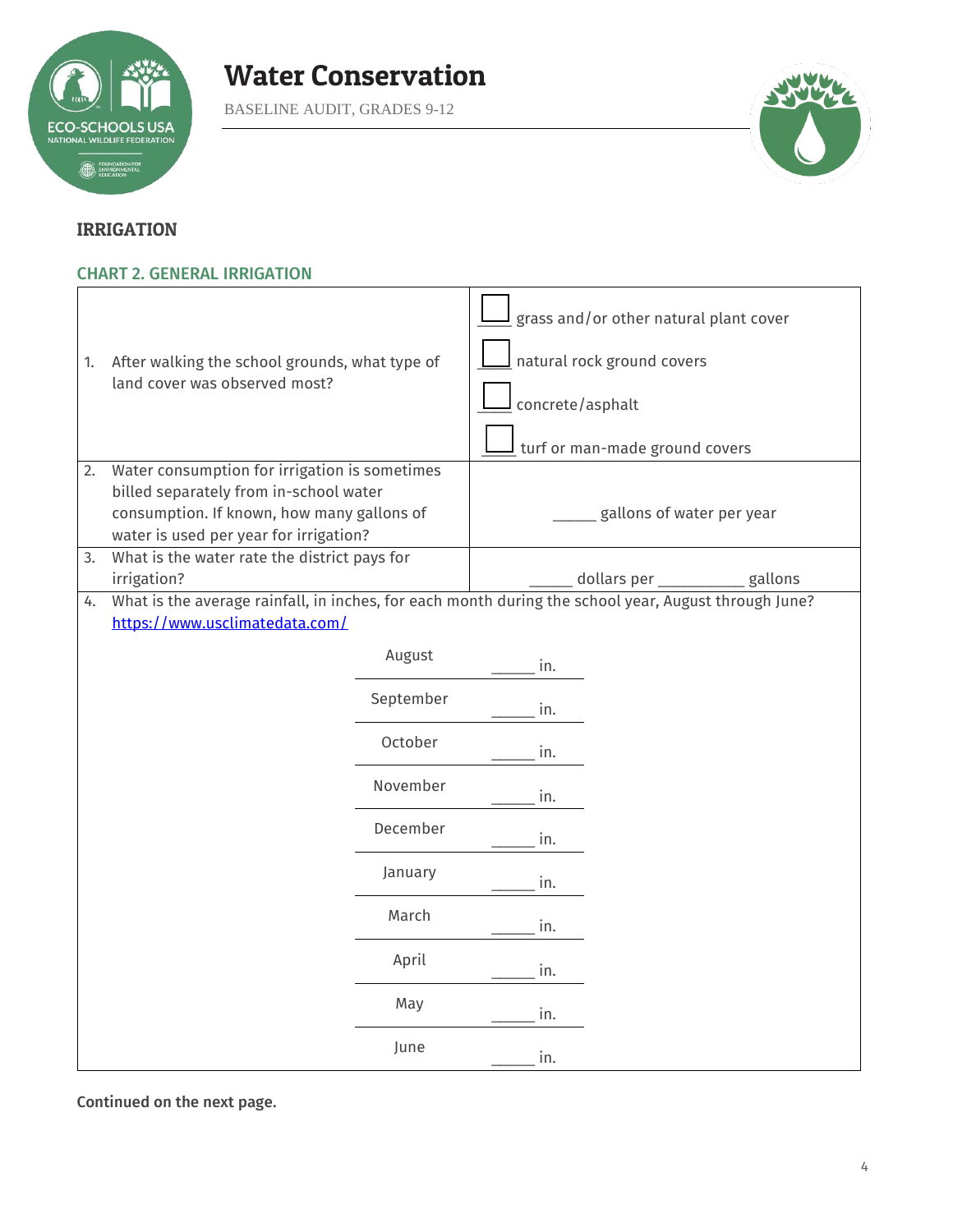

BASELINE AUDIT, GRADES 9-12



### CHART 3. IRRIGATION SYSTEM

| 1. | Is an irrigation system installed throughout the<br>school grounds?                                                      | Yes<br>No<br>Unsure |
|----|--------------------------------------------------------------------------------------------------------------------------|---------------------|
|    |                                                                                                                          |                     |
|    | If yes, continue answering questions 2-4. If no or unsure, go to Chart 5.                                                |                     |
| 2. | What is the irrigation schedule?                                                                                         |                     |
| 3. | How many stations/zones are installed?                                                                                   |                     |
| 4. | Survey the heads, drips and/or bubblers in each<br>zone/station. How many were observed to be<br>broken, leaking or cut? |                     |

### CHART 4. SPRINKLERS WITH A HOSE ATTACHMENT

| 1.    | Are sprinklers used to irrigate school green<br>spaces? | Yes<br>N <sub>o</sub><br>Unsure                                                                             |
|-------|---------------------------------------------------------|-------------------------------------------------------------------------------------------------------------|
|       |                                                         | If yes, continue answering questions 2-4. If no or unsure, go to the summary questions at the bottom of the |
| page. |                                                         |                                                                                                             |
| 2.    | What is the sprinkler schedule?                         |                                                                                                             |
| 3.    | How many sprinklers are used around the school          |                                                                                                             |
|       | grounds?                                                |                                                                                                             |
| 4.    | Survey the outdoor faucets, hoses and                   |                                                                                                             |
|       | sprinklers. How many were observed to be                |                                                                                                             |
|       | leaking, worn out or broken?                            |                                                                                                             |

#### **Think about the following questions as you summarize the information in Charts 2-4.**

- 1. What do landscape design (or lack of) and weather have to do with water conservation and irrigation?
- 2. Do schools have local or state regulations or guidelines regarding irrigation? Explain.
- 3. Explain any concerns teams/classes have regarding the results of their irrigation audit? Who can they contact?
- 4. What actions can the team/class take to improve water conservation on the school grounds?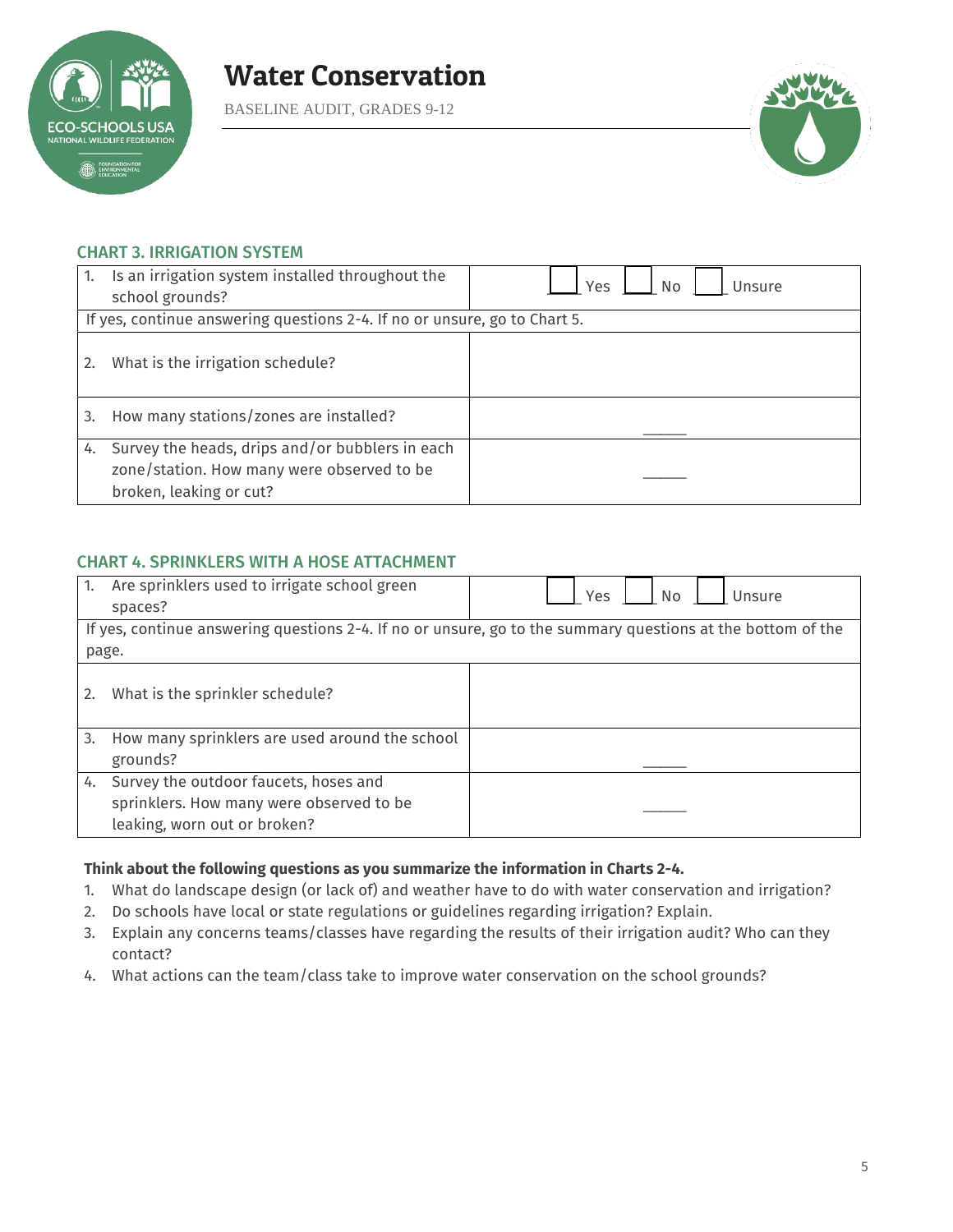

BASELINE AUDIT, GRADES 9-12



### CHART 5. SCHOOL BATHROOMS

Using a highlighter, mark the locations on a school map, where auditing will occur. Work with the team/class to complete the audit and calculations. These tables and charts will be used to draw conclusion about water use and to inform the action plan to make recommendations for better water stewardship at the school.

### (A) Automatic (S) Sensor (M) Manual (GPF) Gallons per Flush (GPM) Gallons per Minute

| <b>Location or</b><br><b>Room Number</b>   | <b>Toilets</b> |   |              |            |                                                    |   | <b>Urinals</b> |            |                           | <b>Bathroom Faucets</b> |             |              |   |              | <b>Shower Heads</b> |                                  | <b>Other</b> |   |              |                                                                                       |  |
|--------------------------------------------|----------------|---|--------------|------------|----------------------------------------------------|---|----------------|------------|---------------------------|-------------------------|-------------|--------------|---|--------------|---------------------|----------------------------------|--------------|---|--------------|---------------------------------------------------------------------------------------|--|
|                                            | A              | S | M            | <b>GPF</b> | Α                                                  | S | M              | <b>GPF</b> | $\boldsymbol{\mathsf{A}}$ | S                       | $\mathbb M$ | <b>GPM</b>   | A | $\mathsf{S}$ | M                   | <b>GPM</b>                       | A            | S | M            |                                                                                       |  |
| Girls locker room<br>next to Gym A         |                |   | X            | 3.5        |                                                    |   |                |            | $\pmb{\mathsf{X}}$        |                         |             | 2.5          |   |              | $\pmb{\mathsf{X}}$  | 2.5                              |              |   |              |                                                                                       |  |
|                                            |                |   |              |            |                                                    |   |                |            |                           |                         |             |              |   |              |                     |                                  |              |   |              |                                                                                       |  |
|                                            |                |   |              |            |                                                    |   |                |            |                           |                         |             |              |   |              |                     |                                  |              |   |              |                                                                                       |  |
|                                            |                |   |              |            |                                                    |   |                |            |                           |                         |             |              |   |              |                     |                                  |              |   |              |                                                                                       |  |
|                                            |                |   |              |            |                                                    |   |                |            |                           |                         |             |              |   |              |                     |                                  |              |   |              |                                                                                       |  |
|                                            |                |   |              |            |                                                    |   |                |            |                           |                         |             |              |   |              |                     |                                  |              |   |              |                                                                                       |  |
|                                            |                |   |              |            |                                                    |   |                |            |                           |                         |             |              |   |              |                     |                                  |              |   |              |                                                                                       |  |
| <b>Total appliance</b><br>numbers observed | A              |   | $\mathsf{S}$ | M          | A                                                  |   | $\mathsf{S}$   | M          | Α                         |                         | S           | M            | A |              | $\mathsf{S}$        | M                                | A            |   | $\mathsf{S}$ | $\mathsf{M}% _{T}=\mathsf{M}_{T}\!\left( a,b\right) ,\ \mathsf{M}_{T}=\mathsf{M}_{T}$ |  |
| at each location                           |                |   |              |            |                                                    |   |                |            |                           |                         |             |              |   |              |                     |                                  |              |   |              |                                                                                       |  |
| <b>Any observed leaks?</b>                 | Yes<br>No      |   |              |            | $\begin{array}{c} \hline \end{array}$<br>Yes<br>No |   |                |            | Yes<br><b>No</b>          |                         |             | $\mathbf{L}$ |   | $Yes$ $\Box$ | No                  | $\mathsf{L}$<br>Yes<br><b>No</b> |              |   |              |                                                                                       |  |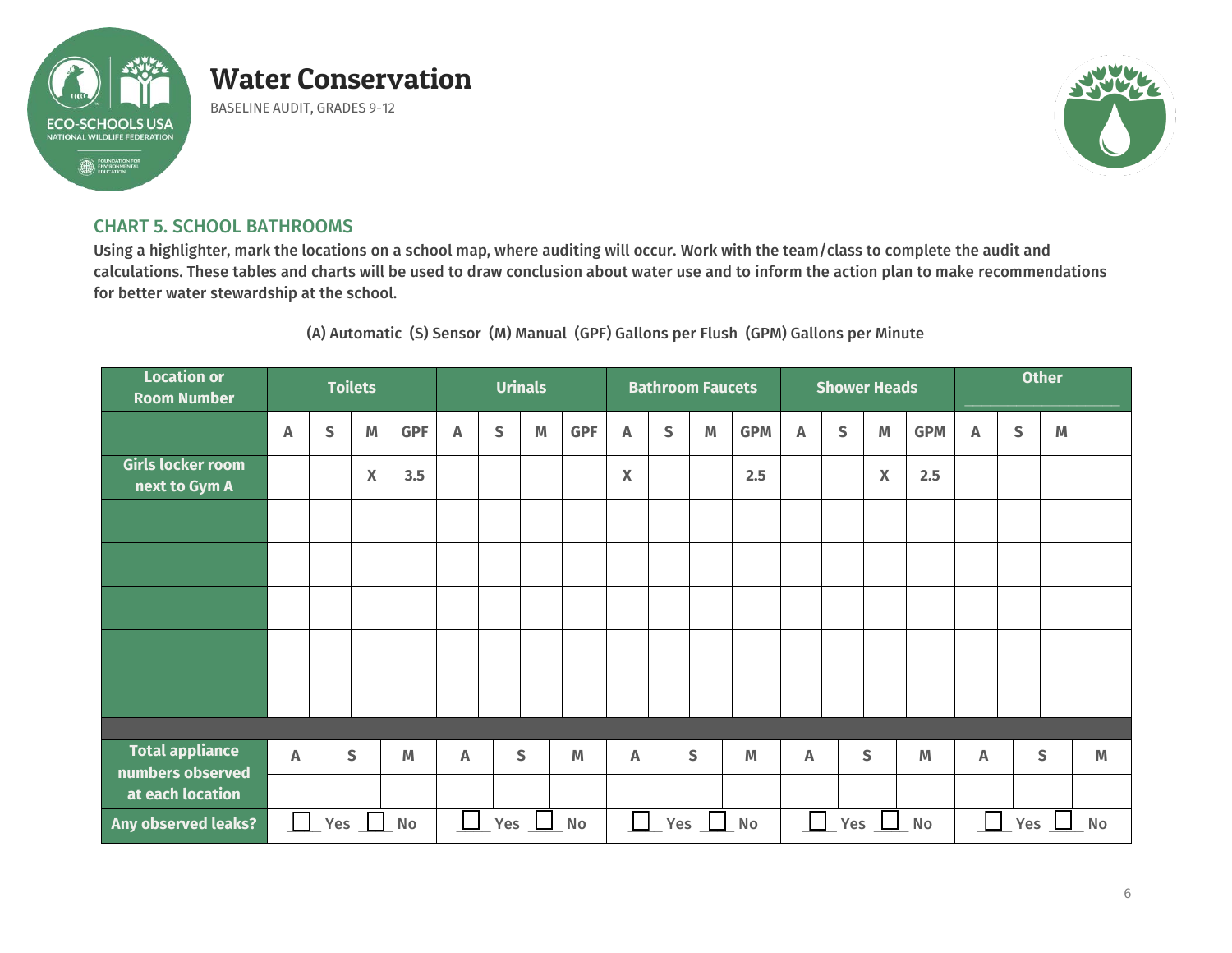

BASELINE AUDIT, GRADES 9-12



### CHART 6. KITCHEN

Collect data on up to three areas that best represent the kitchen equipment found at the school. For safety reason, student may not be allowed in the kitchen area. If that is the case, work with the kitchen manager to collect the data.

(A) Automatic (S) Sensor (M) Manual (GPF) Gallons per Minute (GPM) Gallons per Hour

| <b>Location or</b><br><b>Room Number</b>   |   |     | <b>Sinks</b> |            |                           | <b>Sink Disposal</b> |              |            |           |   | <b>Dishwashers</b> |            |              |   | <b>Steamers</b> |                         | <b>Other</b> |   |              |   |  |
|--------------------------------------------|---|-----|--------------|------------|---------------------------|----------------------|--------------|------------|-----------|---|--------------------|------------|--------------|---|-----------------|-------------------------|--------------|---|--------------|---|--|
|                                            | Α | S   | M            | <b>GPM</b> | A                         | S                    | M            | <b>GPM</b> | A         | S | M                  | <b>GPM</b> | A            | S | M               | <b>GPH</b>              | A            | S | M            |   |  |
|                                            |   |     |              |            |                           |                      |              |            |           |   |                    |            |              |   |                 |                         |              |   |              |   |  |
|                                            |   |     |              |            |                           |                      |              |            |           |   |                    |            |              |   |                 |                         |              |   |              |   |  |
|                                            |   |     |              |            |                           |                      |              |            |           |   |                    |            |              |   |                 |                         |              |   |              |   |  |
|                                            |   |     |              |            |                           |                      |              |            |           |   |                    |            |              |   |                 |                         |              |   |              |   |  |
| <b>Total appliance</b><br>numbers observed | A |     | S            | M          | $\boldsymbol{\mathsf{A}}$ |                      | $\mathsf{S}$ | M          | A         |   | S                  | M          | $\mathsf{A}$ |   | S               | M                       | A            |   | $\mathsf{S}$ | M |  |
| at each location                           |   |     |              |            |                           |                      |              |            |           |   |                    |            |              |   |                 |                         |              |   |              |   |  |
| Any observed leaks?                        |   | Yes |              | No         | Yes<br>No                 |                      |              |            | No<br>Yes |   |                    | Yes<br>No  |              |   |                 | <b>No</b><br><b>Yes</b> |              |   |              |   |  |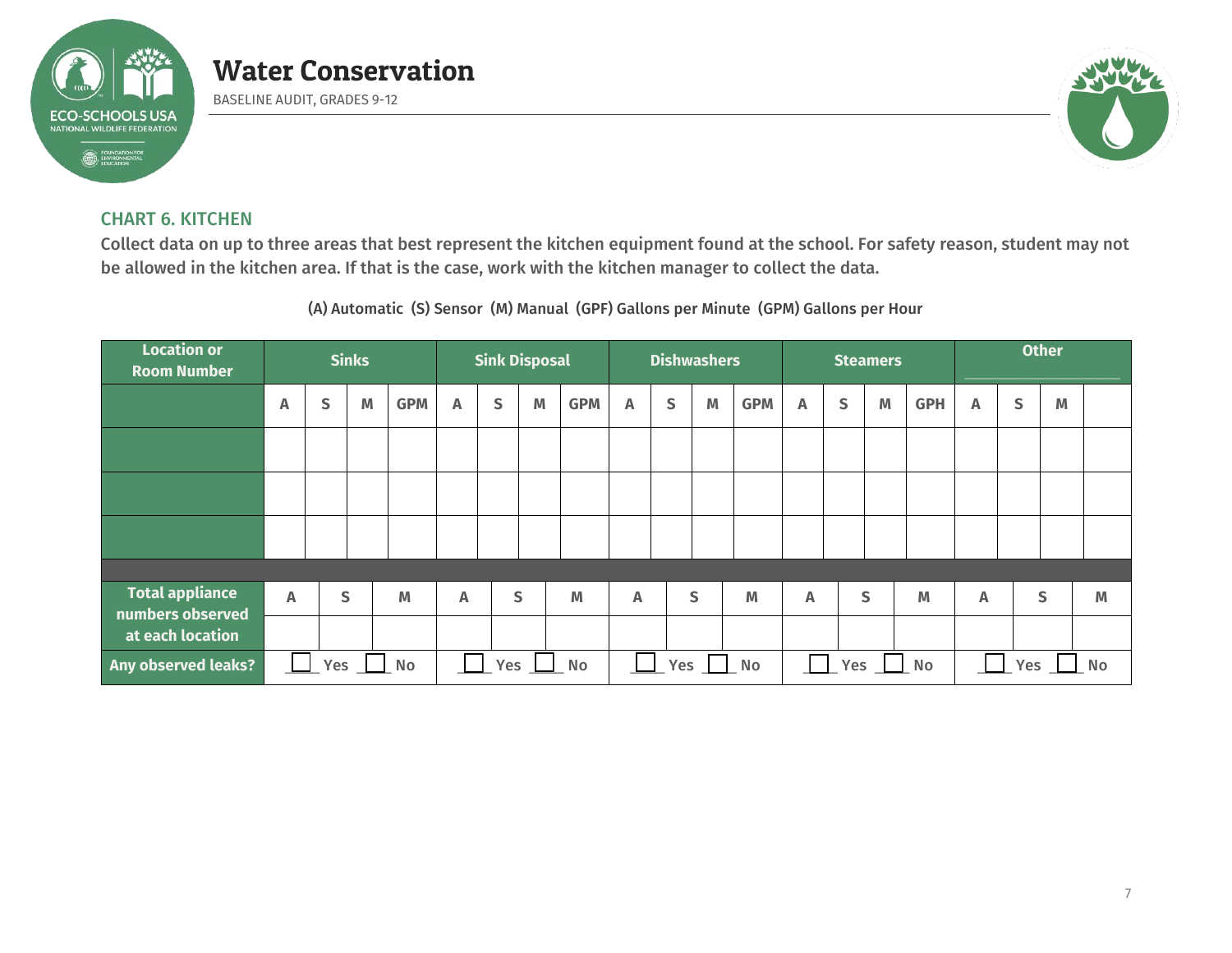

BASELINE AUDIT, GRADES 9-12



### CHART 7. OTHER WATER USING APPLIANCES

Collect data on up to five areas that best represent other water using appliances or devices found at school.

(A) Automatic (S) Sensor (M) Manual (GPHP) Gallons per Hundred Pounds (GPM) Gallons per Minute (GPL) Gallons per Load

| <b>Location or</b><br><b>Room Number</b> |                            |           | <b>Ice Makers</b> |             |                   |   | <b>Lab Faucets</b> |                                  |   |              | <b>Machines</b>                        | <b>Clothes Washing</b> |   | <b>Utility Closet(s) or</b><br><b>Other Faucets</b> |   |            |   |                                              |                                                                                       | <b>Water Fountains</b> | <b>Other</b> |   |   |   |  |
|------------------------------------------|----------------------------|-----------|-------------------|-------------|-------------------|---|--------------------|----------------------------------|---|--------------|----------------------------------------|------------------------|---|-----------------------------------------------------|---|------------|---|----------------------------------------------|---------------------------------------------------------------------------------------|------------------------|--------------|---|---|---|--|
|                                          | A                          | ${\sf S}$ | M                 | <b>GPHP</b> | Α                 | S | M                  | <b>GPM</b>                       | Α | $\mathsf{S}$ | M                                      | <b>GPL</b>             | Α | $\mathsf{S}$                                        | M | <b>GPM</b> | A | $\mathsf{S}$                                 | $\mathsf{M}% _{T}=\mathsf{M}_{T}\!\left( a,b\right) ,\ \mathsf{M}_{T}=\mathsf{M}_{T}$ | <b>GPH</b>             | A            | S | M |   |  |
|                                          |                            |           |                   |             |                   |   |                    |                                  |   |              |                                        |                        |   |                                                     |   |            |   |                                              |                                                                                       |                        |              |   |   |   |  |
|                                          |                            |           |                   |             |                   |   |                    |                                  |   |              |                                        |                        |   |                                                     |   |            |   |                                              |                                                                                       |                        |              |   |   |   |  |
|                                          |                            |           |                   |             |                   |   |                    |                                  |   |              |                                        |                        |   |                                                     |   |            |   |                                              |                                                                                       |                        |              |   |   |   |  |
|                                          |                            |           |                   |             |                   |   |                    |                                  |   |              |                                        |                        |   |                                                     |   |            |   |                                              |                                                                                       |                        |              |   |   |   |  |
|                                          |                            |           |                   |             |                   |   |                    |                                  |   |              |                                        |                        |   |                                                     |   |            |   |                                              |                                                                                       |                        |              |   |   |   |  |
|                                          |                            |           |                   |             |                   |   |                    |                                  |   |              |                                        |                        |   |                                                     |   |            |   |                                              |                                                                                       |                        |              |   |   |   |  |
| <b>Total</b><br>appliance                | A                          |           | $\mathsf{s}$      | M           | A                 |   | $\mathsf{S}$       | M                                | A |              | $\mathsf{S}$                           | M                      | A |                                                     | S | M          | Α |                                              | S                                                                                     | M                      | A            |   | S | M |  |
| numbers<br>observed at<br>each location  |                            |           |                   |             |                   |   |                    |                                  |   |              |                                        |                        |   |                                                     |   |            |   |                                              |                                                                                       |                        |              |   |   |   |  |
| Any observed<br>leaks?                   | $\Box$<br>Yes $\Box$<br>No |           |                   |             | Yes $\Box$<br>No. |   |                    | $\mathbb{R}^n$<br>$Yes \perp$ No |   |              | $\mathcal{L}(\mathcal{A})$<br>$Yes$ No |                        |   | $\Box$ Yes $\Box$ No                                |   |            |   | $\overline{\phantom{a}}$<br>Yes<br><b>No</b> |                                                                                       |                        |              |   |   |   |  |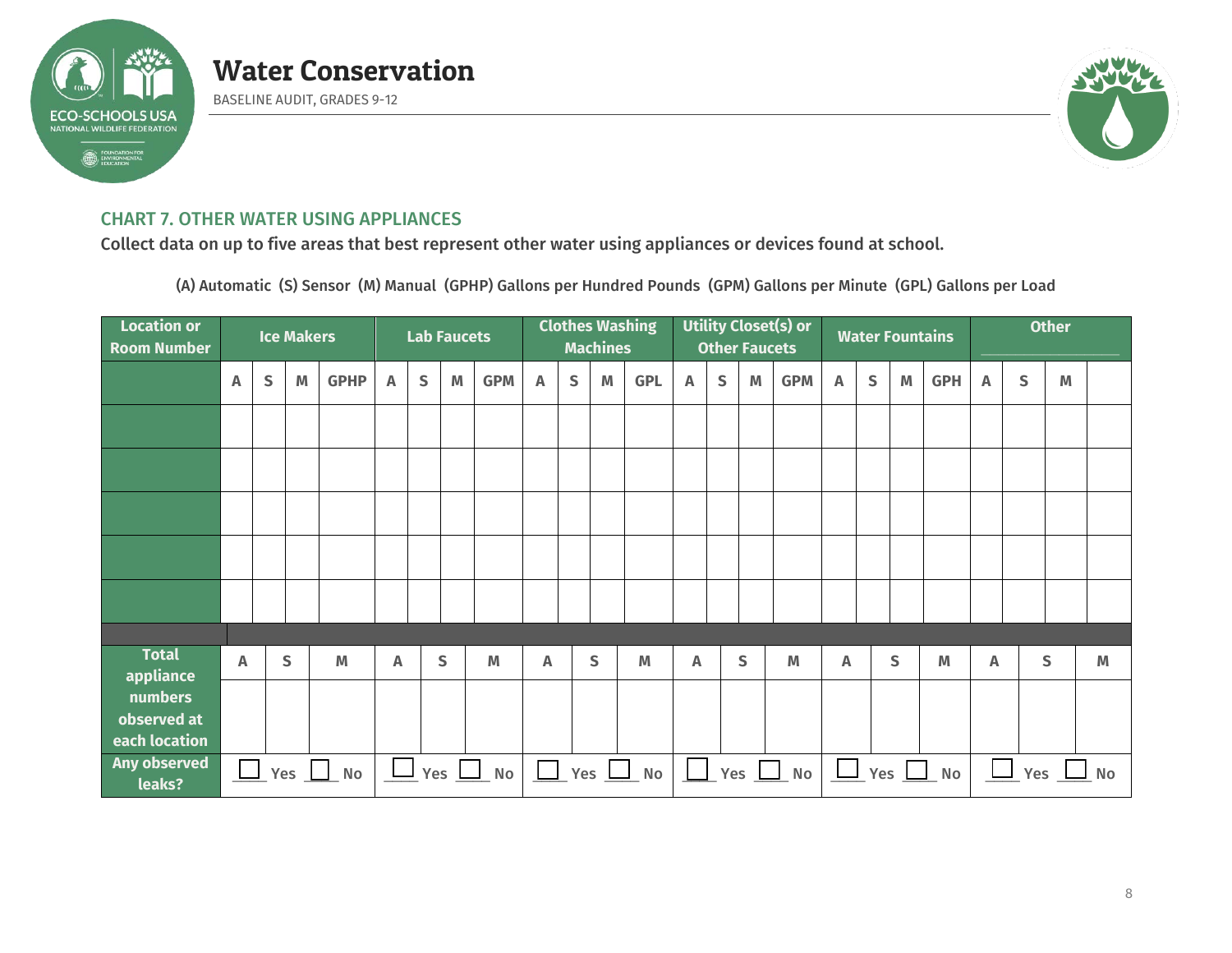

BASELINE AUDIT, GRADES 9-12



### **Think about the following questions as you summarize the information in Charts 5-7.**

- 1. Provide an overall assessment of water use at your school using Charts 5-7.
- 2. What's an estimate for the gallons of water used by all of the in-building sources audited?
- 3. Explain any concerns teams/classes have regarding the results of their in-building audit? Who can be contacted?
- 4. What actions can the team/class take to improve water conservation inside the building?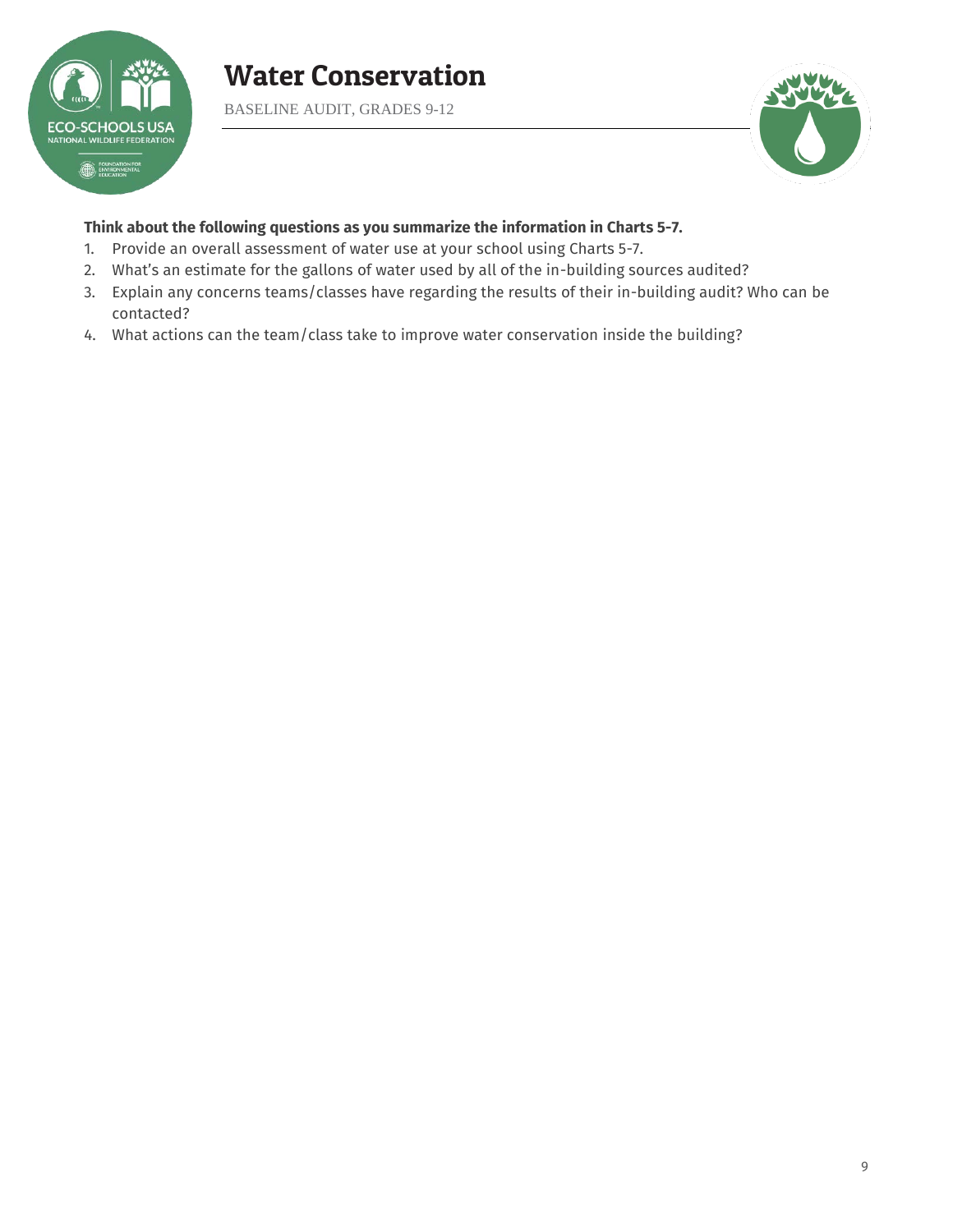

BASELINE AUDIT, GRADES 9-12



### TABLE 2. WATER CONSERVING APPLIANCES, DEVICES AND PRACTICES

| 1. | Is the school certified as an Energy Star School?                                                              | <b>No</b><br>Yes<br>Unsure                                                                                                  |
|----|----------------------------------------------------------------------------------------------------------------|-----------------------------------------------------------------------------------------------------------------------------|
| 2. | Do all indoor faucets/showerheads have aerators?                                                               | Yes<br>Unsure<br>No                                                                                                         |
| 3. | Do any appliances and/or devices bear the WaterSense label?<br>https://www.epa.gov/watersense/types-facilities | $\Box$ No $\Box$ Unsure<br>Yes                                                                                              |
| 4. | Estimate what percentage of the school's toilets and urinals are<br>considered low-flow/high-efficiency?       | $\%$                                                                                                                        |
| 5. | Does the school use greywater?<br>https://greywateraction.org/greywater-reuse/                                 | $\Box$ Yes $\Box$ No $\Box$ Unsure                                                                                          |
| 6. | Does the school have water bottle filling stations?                                                            | $\Box$ Yes $\Box$ No $\Box$ Unsure                                                                                          |
| 7. | Does the school encourage students to bring and use reusable<br>water bottles?                                 | How many? $\_\_$<br>$\Box$ Yes $\Box$ No $\Box$ Unsure                                                                      |
| 8. | Does the school have functioning rain barrels?                                                                 | $\boxed{\phantom{1}}$ Yes $\boxed{\phantom{1}}$ No $\boxed{\phantom{1}}$ Unsure<br>How many? _____                          |
| 9. | Does the school have functioning cisterns?                                                                     | $\frac{1}{\sqrt{2}}$ Yes $\frac{1}{\sqrt{2}}$ No $\frac{1}{\sqrt{2}}$ Unsure<br>How many? $\frac{1}{\sqrt{1-\frac{1}{2}}}\$ |
|    | 10. Does the school use native grasses, trees, shrubs and flowers in<br>its landscape design?                  | $\Box$ No $\Box$ Unsure<br>$\mathsf{y}_{\mathsf{es}}$<br>Estimate % of Native Plants _____                                  |
|    | 11. Do any parts of the school grounds use xeriscaping, have<br>installed rain gardens or bioretention ponds?  | Yes $\boxed{\phantom{1}}$ No $\boxed{\phantom{1}}$<br>$\underline{\perp}$ Unsure<br>Estimate percentage? _____              |
|    | 12. List any other water conserving practices used at the school.                                              |                                                                                                                             |